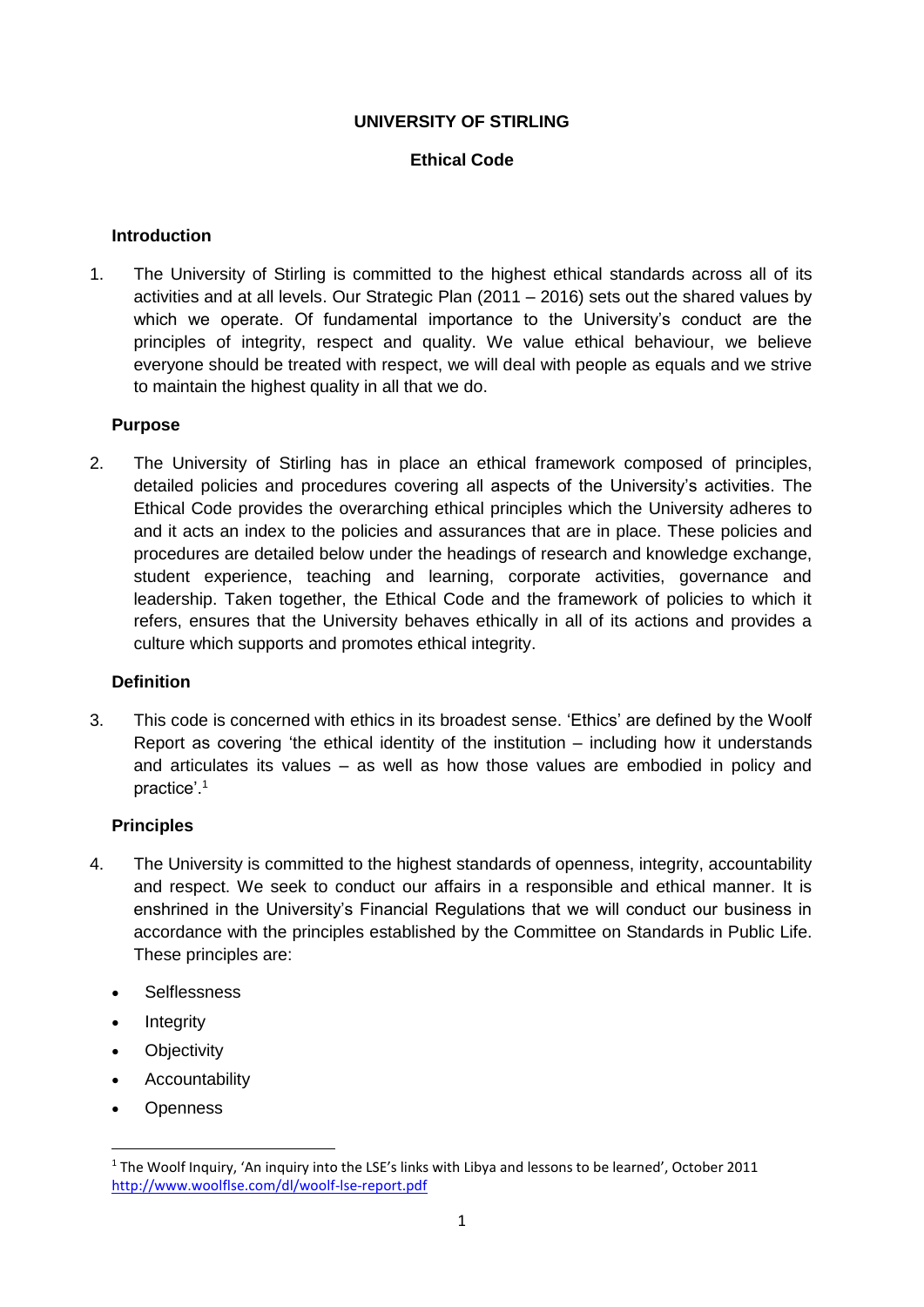• Honesty

**.** 

• Leadership

# **Research and Knowledge Exchange**

- 5. The Code of Good Research Practice provides a comprehensive guide to the University's ethical research review process and structure. The ethical review process is designed to ensure research activities are carried out in accordance with high standards of ethics, safety and integrity in addition to legal requirements. Our research is guided by the principles established by the Committee on Standards in Public Life and is conducted objectively, openly and in accordance with public interest (selflessness).
- 6. Processes for ethical review are overseen by the University Research Ethics Committee (UREC) which is Chaired by a lay member of Court. The remit of the group includes developing, implementing and keeping under review arrangements to quality assure the ethical review process. The committee reports to University Court.
- 7. Schools and Divisions operate their own ethics committees which report to, and are scrutinised by the UREC.
- 8. The University upholds the standards set out by the Concordat on Research Integrity which has been established by the sector.<sup>2</sup> Any research conducted which involves animals strictly observes the letter and spirit of all relevant legislation. We meet rigorous ethical requirements set by research funders and observe the practices recommended by learned societies and discipline bodies, such as:
	- Economic and Social Research Council Framework for Research Ethics <http://www.esrc.ac.uk/about-esrc/information/research-ethics.aspx>
	- Research Councils UK Policy and Guidelines on Governance of Good Research Conduct; [http://www.rcuk.ac.uk/RCUK](http://www.rcuk.ac.uk/RCUK-prod/assets/documents/reviews/grc/RCUKPolicyandGuidelinesonGovernanceofGoodResearchPracticeFebruary2013.pdf)[prod/assets/documents/reviews/grc/RCUKPolicyandGuidelinesonGovernanc](http://www.rcuk.ac.uk/RCUK-prod/assets/documents/reviews/grc/RCUKPolicyandGuidelinesonGovernanceofGoodResearchPracticeFebruary2013.pdf) [eofGoodResearchPracticeFebruary2013.pdf](http://www.rcuk.ac.uk/RCUK-prod/assets/documents/reviews/grc/RCUKPolicyandGuidelinesonGovernanceofGoodResearchPracticeFebruary2013.pdf)
	- NHS National Research Ethics Service<http://www.nres.nhs.uk/> and relevant Research Governance Frameworks; [http://www.hra.nhs.uk/resources/research-legislation-and](http://www.hra.nhs.uk/resources/research-legislation-and-governance/research-governance-frameworks/)[governance/research-governance-frameworks/](http://www.hra.nhs.uk/resources/research-legislation-and-governance/research-governance-frameworks/)
	- British Psychological Society Code of Ethics; [http://www.bps.org.uk/what-we](http://www.bps.org.uk/what-we-do/ethics-standards/ethics-standards)[do/ethics-standards/ethics-standards](http://www.bps.org.uk/what-we-do/ethics-standards/ethics-standards)
	- Animals (Scientific Procedures) Act 1986; [https://www.gov.uk/research-and](https://www.gov.uk/research-and-testing-using-animals)[testing-using-animals](https://www.gov.uk/research-and-testing-using-animals)
	- British Educational Research Association (BERA) Ethical Guidelines; <http://www.bera.ac.uk/publications/Ethical%20Guidelines>
	- UK Research Integrity Office guidelines; [http://www.ukrio.org/wp](http://www.ukrio.org/wp-content/uploads/UKRIO-Code-of-Practice-for-Research.pdf)[content/uploads/UKRIO-Code-of-Practice-for-Research.pdf](http://www.ukrio.org/wp-content/uploads/UKRIO-Code-of-Practice-for-Research.pdf)

<sup>2</sup>[http://www.universitiesuk.ac.uk/highereducation/Documents/2012/TheConcordatToSupportResearchIntegrit](http://www.universitiesuk.ac.uk/highereducation/Documents/2012/TheConcordatToSupportResearchIntegrity.pdf) [y.pdf](http://www.universitiesuk.ac.uk/highereducation/Documents/2012/TheConcordatToSupportResearchIntegrity.pdf)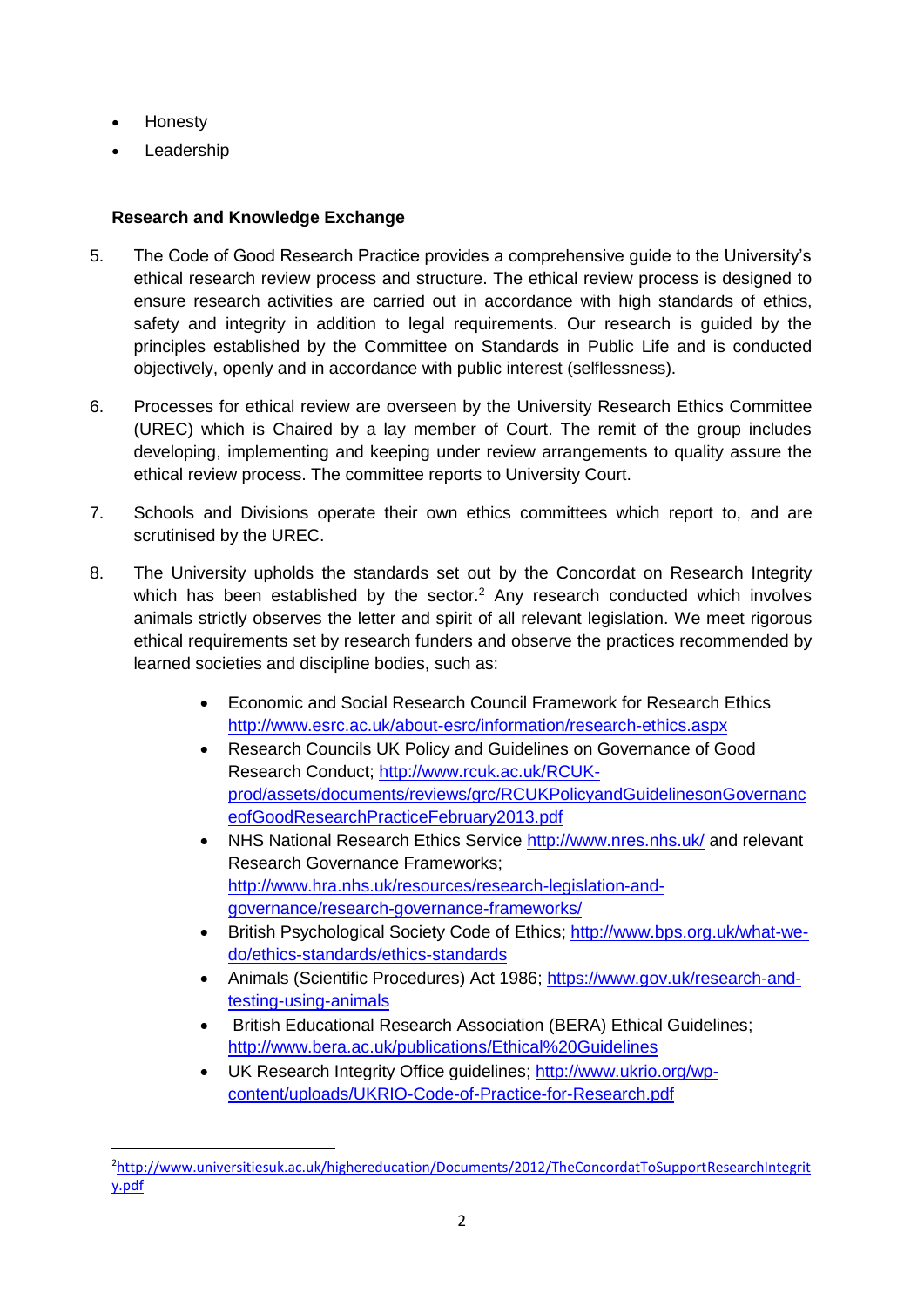- 9. The University has in place Guidelines for Allegations of Research Misconduct and a procedure to guide the investigation of any such allegations in an objective and fair manner.
- 10. Stirling is committed to openness in its research activities and supports the principle that the outcomes of research should be made freely and publically available. We are committed to disseminating the new knowledge and outputs from our research. Our policies on open access publishing and research data management reflect this commitment.

Further information:

| Code of Good Research Practice     | http://www.goodresearchpractice.stir.ac.uk/ethics/index.php |
|------------------------------------|-------------------------------------------------------------|
| Guidelines for Allegations of      | http://www.goodresearchpractice.stir.ac.uk/documents/FINAL  |
| <b>Research Misconduct</b>         | PROCEDUREFORHANDLINGALLEGATIONSOFRESEARCH                   |
|                                    | MISCONDUCT.pdf                                              |
| Open Access and Article Processing | http://www.stir.ac.uk/is/researchers/writing/publishingimpa |
| <b>Charge Policy</b>               | ct/openaccesspublishing/#OA                                 |
| Research Data Management Policy    | PPGcommittees@stir.ac.uk                                    |

## **Student experience**

- 11. The University of Stirling has a duty of care for all students of the University. We promote a culture of inclusive learning and cross-fertilisation of ideas where students are encouraged to challenge, critique and seek out knowledge. We believe that all students, regardless of their background and personal circumstances, should be treated with dignity, respect and fairness. In return, all students and staff have a responsibility to treat colleagues and peers with dignity and respect. Students are expected to maintain high standards of personal and academic behaviour during the course of their studies.
- 12. We support the right of our students to be involved in student union activities and we encourage students and union representatives to enter into dialogue with us on our policies and procedures, including those related to ethics.
- 13. As an institution with a special sporting status, 'Scotland's University for Sporting Excellence', we are committed to being a leader in ethical standards in all activities relating to sport and exercise. This extends to fair play in rules, regulations and penalties, health and safety and the recruitment of student athletes. The Sports Union has a Code of Conduct to which all members agree to adhere.

| Anti-bullying and harassment policy - | http://www.calendar.stir.ac.uk/rules-                       |
|---------------------------------------|-------------------------------------------------------------|
| students                              | regulations/documents/rules-and-regulations-anti-bullying-  |
|                                       | and-harassment-policy-students.pdf                          |
| Code of Student Discipline            | http://www.calendar.stir.ac.uk/documents/2-ordinances-code- |
|                                       | of-student-discipline.pdf                                   |
| Student Handbook                      | http://www.student-support.stir.ac.uk/az/                   |
| Constitution of the Students'         | http://www.calendar.stir.ac.uk/documents/1-ordinances-      |
| Association                           | constitution-of-the-students-association.pdf                |
| Sports Union Code of Conduct          | theunion@stir.ac.uk                                         |

Further information: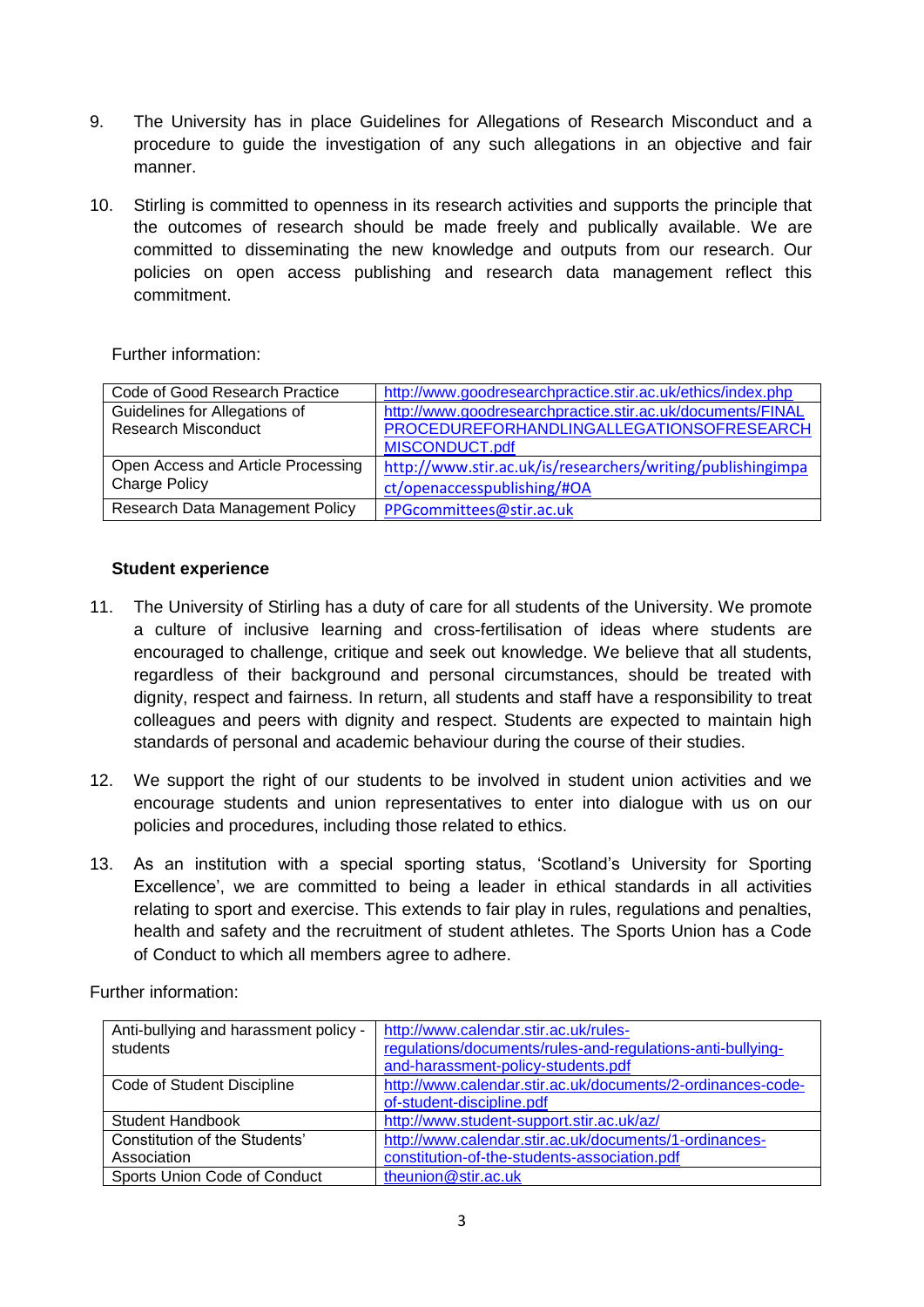# **Teaching and Learning**

14. Integrity in the University's teaching and learning activities is assured by a comprehensive range of policies, guidelines and regulations. We support students on their learning journey, maintaining a high quality student experience, providing a curriculum which is relevant, distinctive, inclusive and engaged with the world.

| Policies and procedures for         | http://www.ifs.stir.ac.uk/research/research-home.php         |
|-------------------------------------|--------------------------------------------------------------|
| supervising and examining research  |                                                              |
| students                            |                                                              |
| Code of Practice for the Support of | http://www.research.stir.ac.uk/documents/CodeofPracticeforth |
| Postgraduate Research Students:     | eSupportofResearchStudents.pdf                               |
| Regulations governing research      | http://www.research.stir.ac.uk/postgraduate-                 |
| postgraduate study                  | information/handbook/index.php                               |
| Student examination appeals         | http://www.quality.stir.ac.uk/ac-policy/stud-ac-appeal.php   |
| procedures                          |                                                              |
| Regulations governing access to     | http://www.portal.stir.ac.uk/general/calendar/calendar.pdf   |
| honours courses and undergraduate   | http://www.aro.stir.ac.uk/student-                           |
| progression.                        | programmes/undergraduateprogression.php                      |
| Policies and procedures for         | http://www.calendar.stir.ac.uk/documents/2-ordinances-code-  |
| disciplinary proceedings against    | of-student-discipline.pdf                                    |
| students                            |                                                              |
| Procedures for handling complaints  | http://www.stir.ac.uk/complaints/                            |

### **Corporate Activities**

- 15. The University of Stirling receives and seeks charitable donations from a range of sources. This work is conducted in accordance with the University's Ethical Gift Policy. This policy is intended to ensure that the University operates ethically and honestly in relation to the receipt of gifts, and that processes for scrutinising and accepting or refusing gifts are open and transparent. The University follows ethical practices in fundraising as documented by CASE (Council for the Advancement and Support of Education).
- 16. 'Ethical' donations are defined as those which are considered to meet the standards, values and mission of the University of Stirling. 'Illegal donations' are defined as those which are considered to have arisen from national or international activities which would be considered illegal or meet 'tainted donation' criteria under UK laws. The University will never accept an illegal donation.
- 17. The University does not intentionally directly invest in, work with or accept gifts from organisations or industries associated with tobacco or substances which are solely injurious to health, undermine community cohesion, threaten international stability, or contribute to the development and maintenance of poverty, the abuse of children and the use of torture. The University's relations with the tobacco industry are guided by the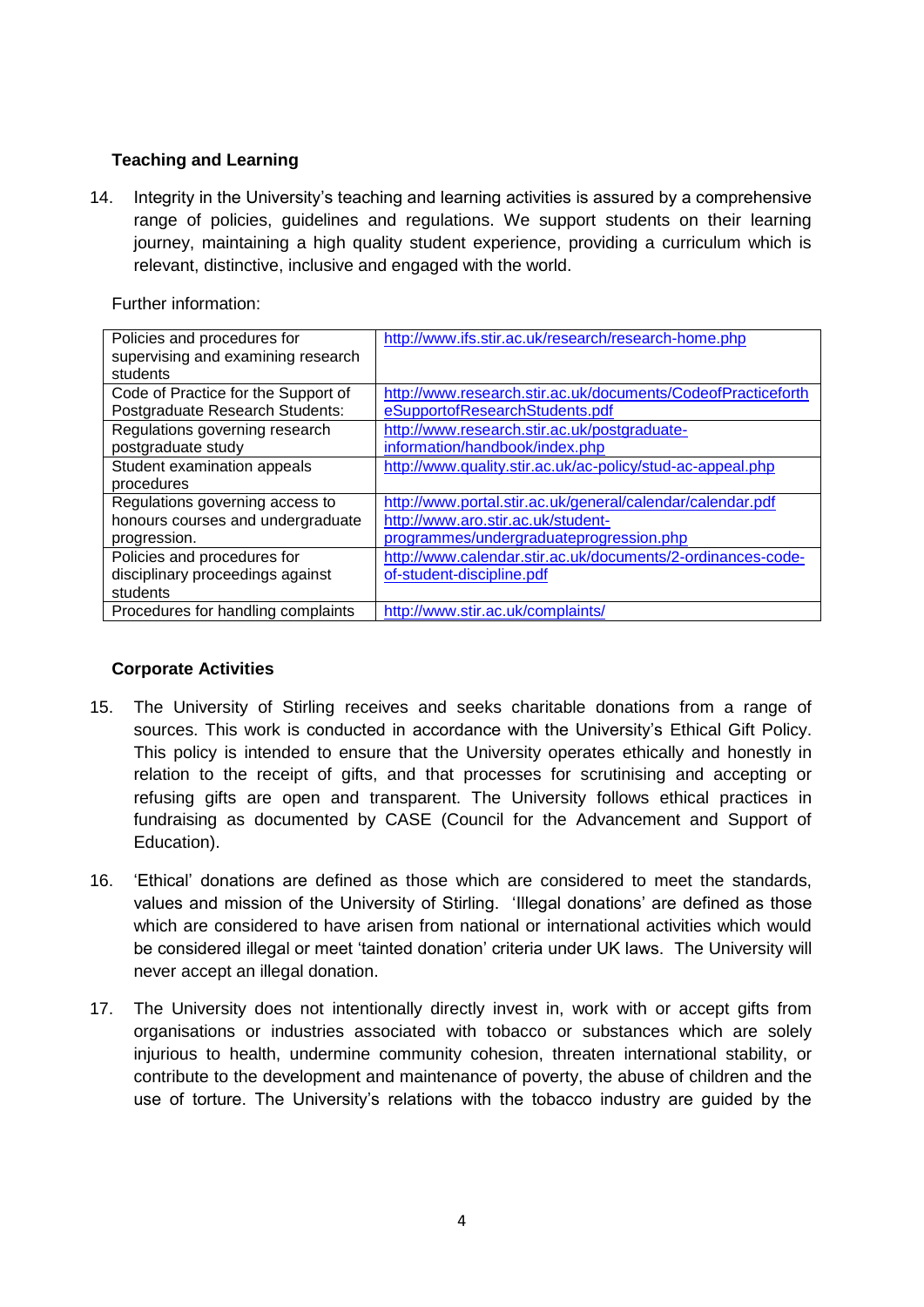Codes of Practice issued by Cancer Research UK.<sup>3</sup> 4 The procedure for considering situations where there is ethical ambiguity or identified risks is outlined in paragraph 25.

- 18. The University has in place a Socially Responsible Investment Policy which aims to ensure the University's funds are invested in such a way that the impact of social and environmental factors is considered. The Policy is intended to cover the investment of endowments, gifts and the procurement of goods and services.
- 19. The Director of Finance is responsible for Procurement Services and for ensuring that purchasing throughout the University conforms to European Union, national, legal, ethical and institutional requirements.

Further information

| Purchasing and procurement policies | http://www.procurement.stir.ac.uk/policy/index.php        |
|-------------------------------------|-----------------------------------------------------------|
| <b>Fraud Policy</b>                 | http://www.finance.stir.ac.uk/documents/FinRegs-Final.pdf |
| <b>Share Investment Policy</b>      | http://www.finance.stir.ac.uk/documents/FinRegs-Final.pdf |
| <b>Ethical Gift Policy</b>          | Planning@stir.ac.uk                                       |
| Socially Responsible Investment     | Planning@stir.ac.uk                                       |
| Policy                              |                                                           |

## **Governance and Leadership**

- 20. The University has in place a range of policies to ensure high standards of integrity and ethics in governance. Our governance structures and arrangements adhere to the standards set by the Scottish Code of Good Higher Education Governance.<sup>5</sup>
- 21. In addition to University policies and standards, staff and students subscribe to relevant professional codes of conducts as required, such as the Nursing and Midwifery Council Code of Conduct. If an incompatibility between the University's principles and those of the relevant professional bodies is observed, this will be reviewed using the procedure set out under paragraph 25.
- 22. The environment promoted at the University is one of mutual respect, integrity and openness. The University's leaders take responsibility for promoting an ethical culture which supports integrity and which is underpinned by the Ethical Code.
- 23. Our Human Resources policies uphold the principle that we will deal with people as individuals. We have a comprehensive set of Equality Outcomes in place and have achieved the Athena SWAN Bronze award recognising support for female academics in science, technology, engineering, maths and medical disciplines.
- 24. University Court is accountable for matters relating to ethics and integrity. University Court oversees a committee structure designed to ensure effective, rigorous governance and which monitors and promotes ethical behaviour in accordance with the Standards in

 $\overline{\phantom{a}}$ 

<sup>&</sup>lt;sup>3</sup> The Tobacco Industry includes companies directly involved in the manufacture and sale of tobacco products and those companies who derive more than 15% of their revenues or income from the manufacture of products & supply of services necessary for the production &/or primary sale of tobacco products.

<sup>4</sup> <http://www.cancerresearchuk.org/science/funding/terms-conditions/funding-policies/policy-tobacco/>

<sup>5</sup> <http://www.scottishuniversitygovernance.ac.uk/>